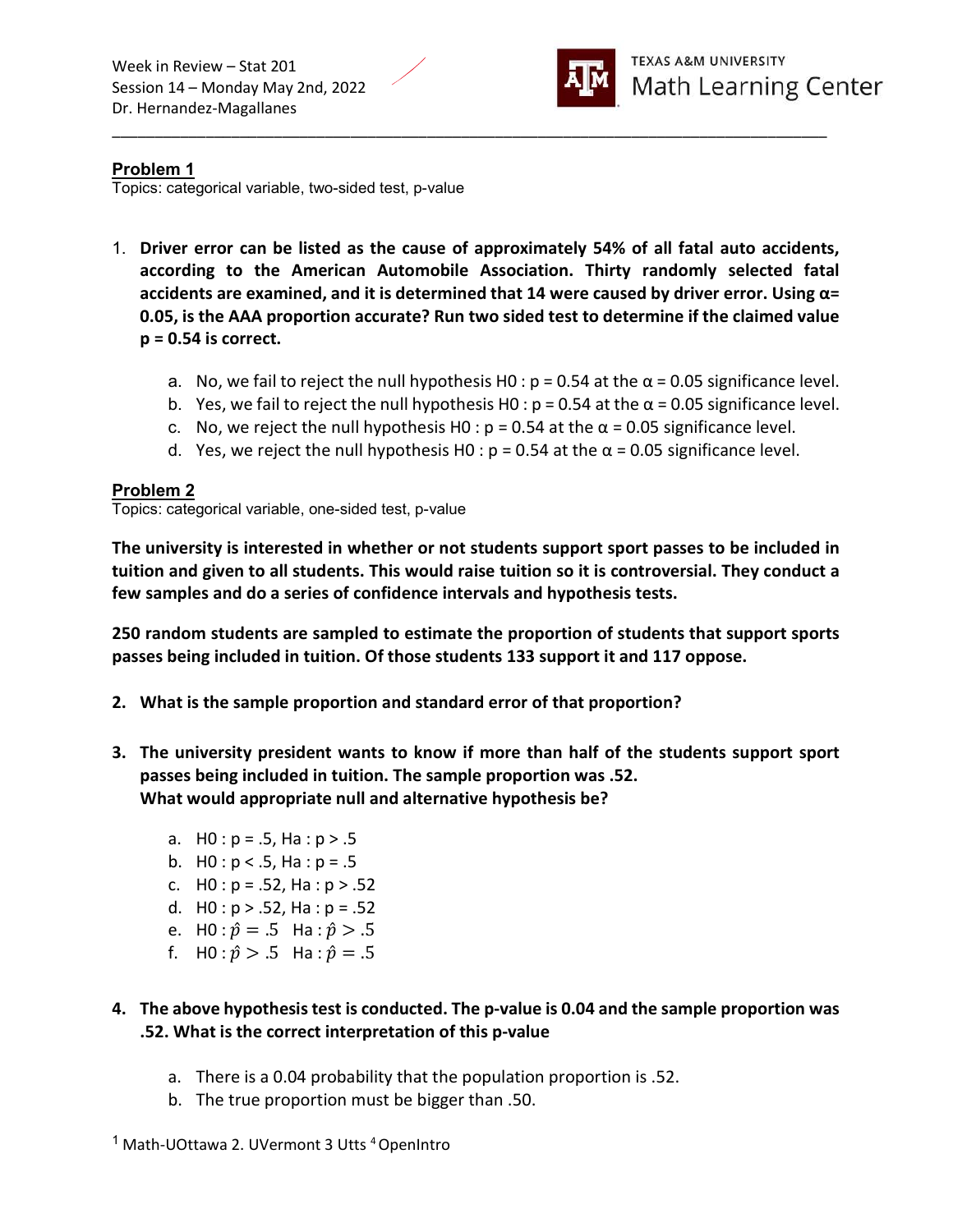

c. If multiple samples and hypothesis tests were done, approximately 4% of them would be have sample means further away from the null hypothesis.

\_\_\_\_\_\_\_\_\_\_\_\_\_\_\_\_\_\_\_\_\_\_\_\_\_\_\_\_\_\_\_\_\_\_\_\_\_\_\_\_\_\_\_\_\_\_\_\_\_\_\_\_\_\_\_\_\_\_\_\_\_\_\_\_\_\_\_\_\_\_\_\_\_\_\_\_\_\_\_\_\_\_\_\_

d. There is a 0.04 probability that the null hypothesis is correct

### Problem 3

Topics: numerical variable, two-sided test, p-value

You wish to test a claim that  $\mu \neq 38$  at a level of significance of  $\propto$  = 0.05, and you are given the following information:  $\bar{x}$  = 37.1, n = 35 and s = 2.7. The observations are plotted in the following histogram and qq plot.



#### 5. Compute the value of the test statistic.

- a. −3.12
- b. −2.86
- c. −1.97
- d.  $-1.83$

# 6. Are the conditions satisfied for the reported test-statistic?

A patient named Diana was diagnosed with Fibromyalgia, a long-term syndrome of body pain, and was prescribed antidepressants. Being the skeptic that she is, Diana didn't initially believe that anti-depressants would help her symptoms. However after a couple months of being on the medication she decides that the anti-depressants are working, because she feels like her symptoms are in fact getting better.

<sup>&</sup>lt;sup>1</sup> Math-UOttawa 2. UVermont 3 Utts <sup>4</sup> OpenIntro